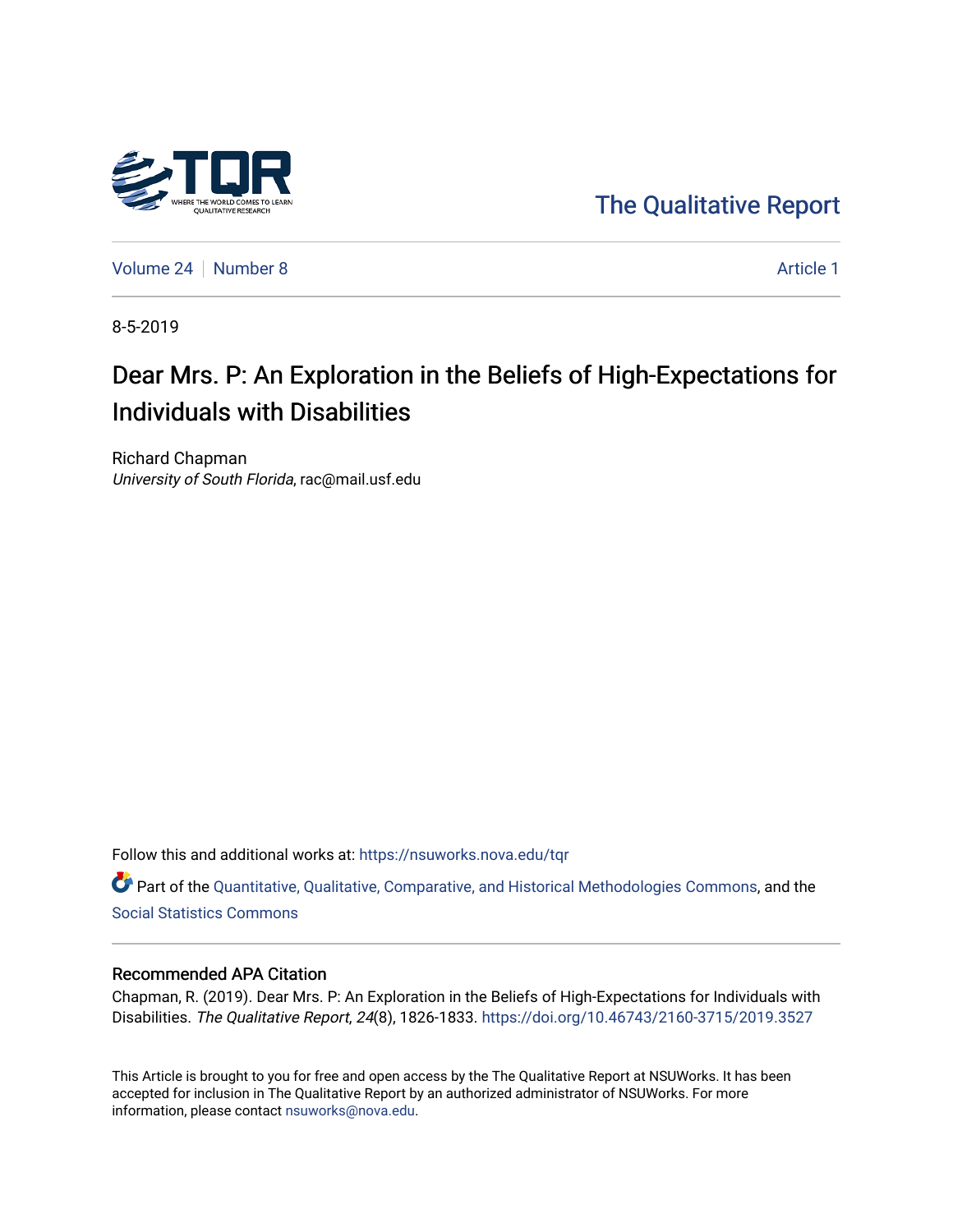

# Dear Mrs. P: An Exploration in the Beliefs of High-Expectations for Individuals with Disabilities

# Abstract

This article is a narrative exploring the topic of self-advocacy and self-determination for individuals with disabilities. Through my narrative, I explore ways that we can increase expectations of individuals with disabilities.

### Keywords

Disability Studies, Scholarly Personal Narrative, Self-Advocacy

# Creative Commons License



This work is licensed under a [Creative Commons Attribution-Noncommercial-Share Alike 4.0 International](https://creativecommons.org/licenses/by-nc-sa/4.0/)  [License](https://creativecommons.org/licenses/by-nc-sa/4.0/).

### Acknowledgements

I would like to acknowledge Dr. Lauren Braunstein for assisting me with preparation of this article.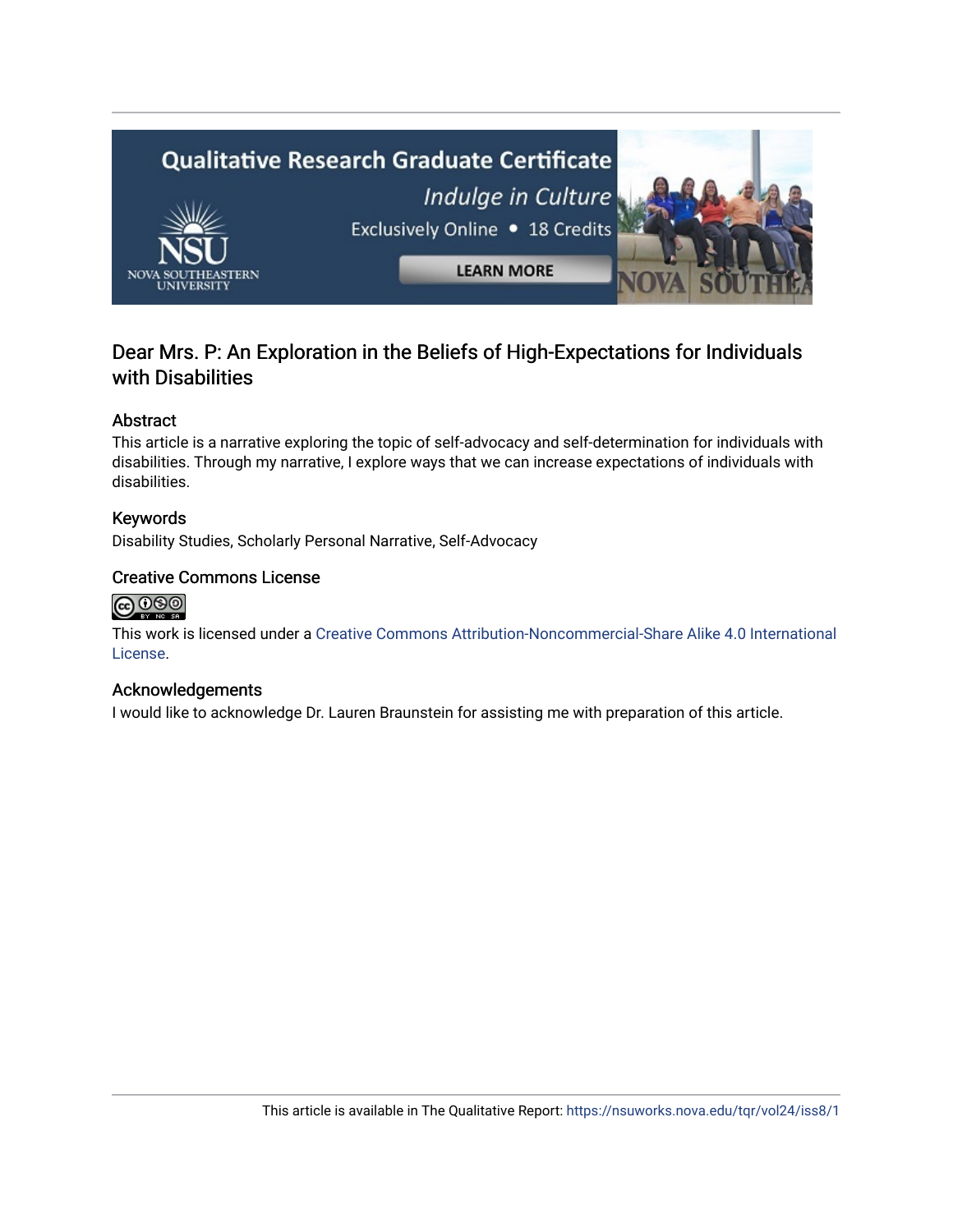

# **Dear Mrs. P: An Exploration in the Beliefs of High-Expectations for Individuals with Disabilities**

Richard Chapman University of South Florida, Tampa, Florida, USA

*This article is a narrative exploring the topic of self-advocacy and selfdetermination for individuals with disabilities. Through my narrative, I explore ways that we can increase expectations of individuals with disabilities. Keywords: Disability Studies, Scholarly Personal Narrative, Self-Advocacy*

I am a disability studies scholar. As a as a disability studies scholar I am engaged in both advocacy and scholarship designed to improve the lives of individuals with disabilities. Most of my scholarship is around self-advocacy and self-determination of individuals with developmental disabilities. Self-advocacy and self-determination roughly mean helping individuals with disabilities to be empowered in their own lives. As a disability studies scholar I have argued for total inclusion for individuals with disabilities. As a young professional in a College of education environment, I think it is important to teach a version of inclusion and empowerment for individuals with disabilities.

In my day job, I am a Ph.D. student in counseling education and supervision. I am also a licensed mental health counselor. I conduct both qualitative and quantitative research. This is a narrative about an interaction I had with one individual when I was in grade school. Let me tell you about how this project has evolved over the last couple of months.

About a year ago, I took my initial qualitative research class. It was at this time that I fell in love with the idea of conducting narrative research. With assistance from my professor who has mentored me in qualitative research, I set out to write an article about my experiences as an individual with a disability. I knew that I wanted this to be a narrative piece of some sort, but I was not sure how to go about doing this. What I did not know is what format this project going take. I initially thought that this project was going to be an auto-ethnography of some sort. I have always been fascinated with autoethnography. Carolyn Ellis, the great autoethnographer, is one of my heroes. Reading *Final Negotiations* (Ellis, 1995) was one of the best narratives I have ever read. I wanted to try to emulate her. However, I realized that I did not have what I needed to publish a complete autoethnography. As such, I consider this a scholarly personal narrative. This is my attempt to tell my story about growing up as an individual with a disability in the public-school system.

It should be stated that this type of writing, scholarly personal narratives, is commonly used with individuals from marginalized populations (Nash & Viray, 2013). I do recognize that individuals with disabilities are considered a marginalized population. Besides being a disability studies scholar, I am an individual with a disability. I do have difficulty discussing the fact that I am from a marginalized population, but I have done significant reflexivity on this topic and it is my hope to change the narrative about individuals with disabilities being from marginalized populations. I believe that we need to increase the expectations of individuals with disabilities. We need to stop pondering what individuals with disabilities can't do and start exploring what supports individuals with disabilities need to succeed in society. This is what my colleagues commonly call the ecological framework (Walker et al., 2011).

I should state from the beginning that I write this article out of frustration. I am a disability studies scholar who has been frustrated with the fact of the beliefs of low expectations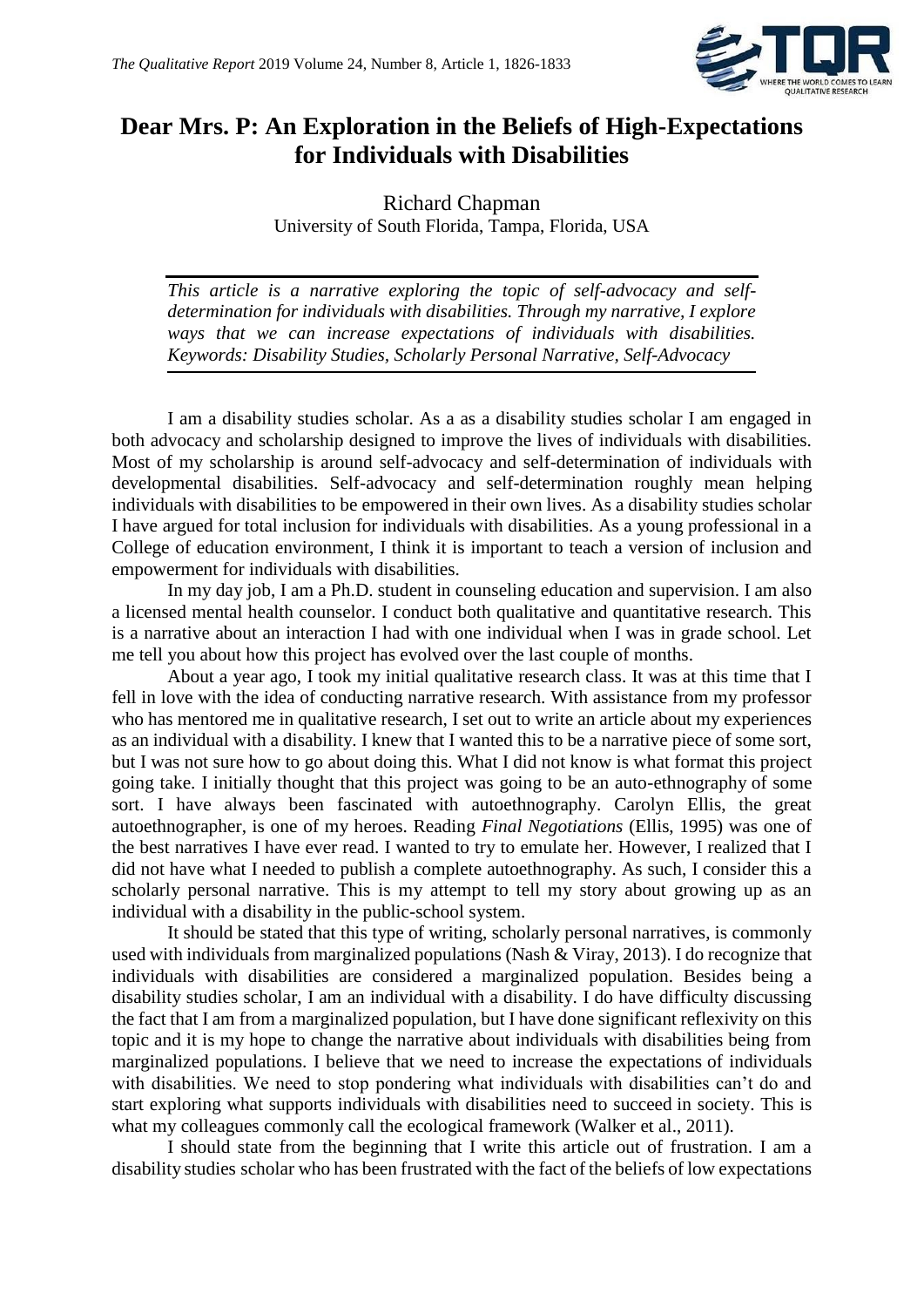that society has placed on individuals with disabilities. This is one way that I am trying to critique the school system and increase the expectations for individuals with disabilities.

Having said that, I do not want this article to be considered inspiration porn. I acknowledge that I am only speaking for myself and not for all individuals with a disability. This narrative is not a pull up by the bootstraps narrative. I recognize that there are significant barriers and obstacles that individuals with disabilities face today. It is my belief as a disability studies scoundrel that we need to find a way to reduce these burials and obstacles.

#### **Narrative as method**

Narrative is only one aspect of my scholarship. Because of the uniqueness of this article I thought I would get away with a limited discussion on my methodologies concerning this manuscript. However, I have to recognize that even a unique manuscript such as this requires an explanation of the methodology I am utilizing. What follows is a brief discussion of the process I use when writing a narrative such as this. My inspiration in narrative scholarship and what I believe to be the meaning of the narrative. Overall these are my methods for this manuscript.

As a qualitative researcher I have engaged in extensive issues of reflexivity as it relates to my disability, growing up with a disability, and providing counseling services with a disability. This manuscript is the product of some of that reflexivity. I have written this manuscript over the course of a year. This manuscript was written under the supervision of Lauren, my qualitative research teacher and a faculty member at the University of South Florida. In addition, this manuscript was reviewed by a colleague in the Department of sociology, who is also a disability studies scholar.

When I set out to write any narrative manuscript, I set out with writing a story. This story could take several weeks to several months for me to produce. After the story is told, I give it to somebody to review. After the final narrative is set, I normally try to put in additional referencesto support my argument in the narrative. However, in reflecting writing on this piece, I stated that this narrative speaks for itself. This manuscript is trying to communicate the importance of inclusion and high expectations for individuals with disabilities. What follows is a narrative to Mrs. P. Mrs. P was a teacher of mine who taught me reading when I was in a intensive reading class in middle school. As a disability studies scholar it is my hope to bridge communities. The community of academia and the community of individuals with disabilities.

As a narrative scholar I see real power in the construction of narrative. It is my goal to not only be a bridge of communities, but to attempt to communicate social change through narrative. It is my hope that the concepts presented in this narrative will speak for itself and allow the readers to think about what I am trying to communicate. I am always trying to advocate for in my scholarship to improve the lives of individuals with disabilities.

What follows is my narrative Mrs. P.

#### **Dear Mrs. P: A reflection on high expectations**

I remember like it was yesterday. I was your student in an intensive reading class Buchanan middle school. It was in the morning.

I knew why I was in your intensive reading class.

For the longest time I have struggled with reading. Based on my test scores, I definitely needed to be in your intensive reading class. My reading score at that time hovered around 2<sup>nd</sup> to 3rd grade reading level. I earned my place to be in your class.

During this particular day, we have been doing a group activity in the back of the classroom. There was about six or seven students in the class. Somehow, I asked the question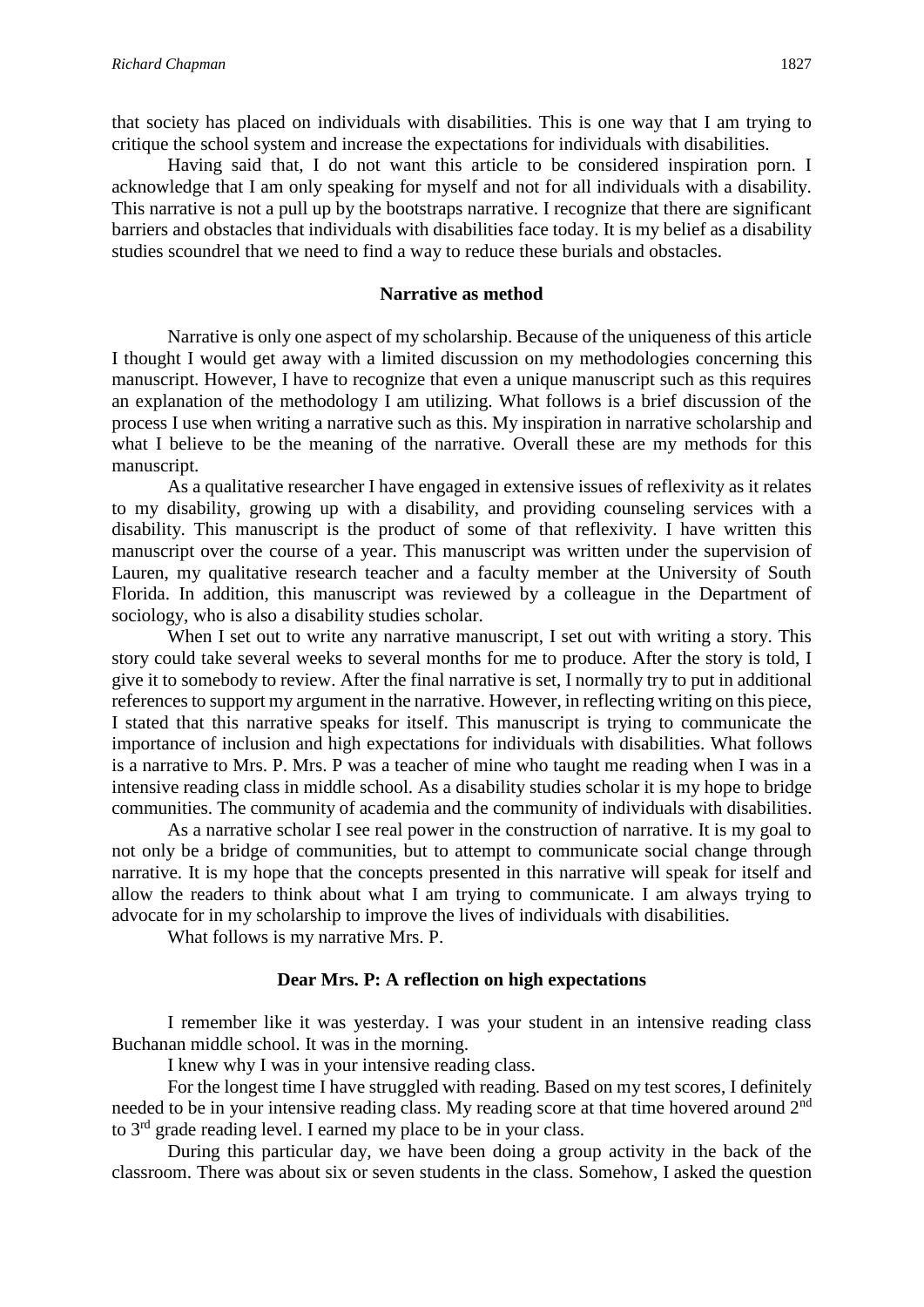about my future. About will I be able to go off to a college or a university. I remember what you said. You said,

# *"you would probably never be able to complete an associates' of arts degree at the local community college."*

This statement made me really upset. I was shocked and stunned. I knew that I struggled with reading, but I thought I would always be able to overcome my struggles if I just work hard enough. I was in eighth grade. That decision was premature to make based on my reading scores. I was confused because you were a Special Education teacher, and I had the belief that Special Education was meant to be creative, help students succeed, and empower them.

It was at this time that I became very upset at you. I still remember you. You were a new teacher to the school. You were tall and you had curly blonde hair. You were casually dressed. You had a charming and bubbly personality. I remember you.

I still remember what it was like to be in your classroom. I was embarrassed with the fact that I struggled with reading already. However, I was trying to make the best of the situation that I found myself in. That was before you made that comment. After you told me "you would probably never be able to complete a associate's of arts degree at the local community college," I was not only embarrassed but I was also confused. I was confused because I did not think that was how a Special Education teacher was, but another thing confused me.

#### **Why were your expectations for me so different than my parents' expectations?**

I was trying to improve my abilities and live up to my parents' expectations. What were those expectations you might ask?

Despite the fact that I was diagnosed with cerebral palsy and a learning disability, my expectations were the same as my sister. Despite that I had some barriers and obstacles to overcome, I could do anything that I could put my mind to. This was communicated to me since the time I was very little. I was raised by three terrific individuals David, Iris, and Nancy Chapman. For them education was very important and valued in the family. I remember that my mom would read to me every night and be with me as I struggled with the task of reading. Both my dad and Nancy would do the same thing. They were always investing in ways to improve my reading abilities. They always found ways to communicate their expectation for me on a regular basis. This was nothing new. They had every expectation that I would one day go to college and succeed.

Several times throughout my life I was taken to various places around the country for specialized evaluations into my disability. This was not unusual during this time in history. All of these evaluations tended to be comprehensive educational evaluations. They all came up with the same conclusion, which was that with the right supports and services I could achieve a college education. My family made every effort to communicate this to me every chance they got. This was the expectation in my family's household. As I struggled with reading, my mom would sit with me as I read. My dad and stepmom would let me dream about the possibilities of what my life would be like as I grew up. They kept echoing to me the statement that I could do anything that I put on my mind on. They never told me this was going to be easy and that was okay with me. I did not need it easy, I just needed possible.

My family simply do not give up on me. They acknowledged the fact that yes, I did have a disability and that disability was something that I was going to have to live with for the rest of my life. However, they taught me a lot of creative ways to live and to do stuff differently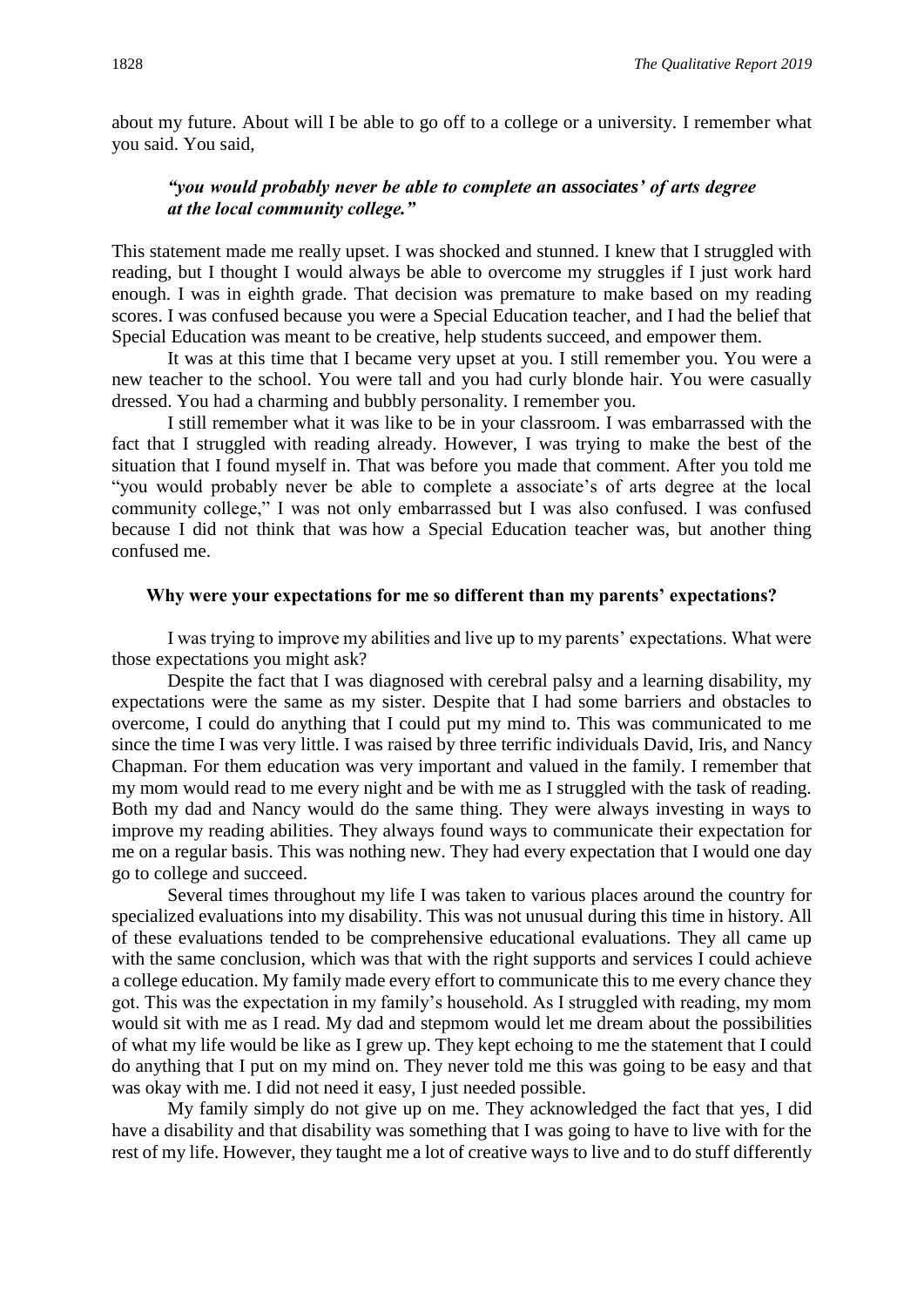because of my disability. These were the expectations that they had for me. They continued to be in the struggle with me. For that I am incredibly grateful.

Every day my family taught me not to use my disability as a crutch. I remember vividly being disciplined, because I would use my disability to do what I wanted. For example, I used to escape the line at theme parks because of my disability. Now no one likes waiting in long lines at theme parks, however this is part of the experience for everyone not just those with disabilities. There was nothing wrong with my ability to wait in line, so I had to wait. This was the family's expectations.

My family taught me to be very persistent. They knew that I had to overcome some obstacles and barriers in my life. However, they continued to push me. Some people have argued that I am an inspiration to them. I don't agree with that statement. If anything, my family is the inspiration. They are the ones that set the expectations not just for me but for all of my siblings They had a high expectation for us all. It has been because of them that I have tried to promote high expectations for all individuals with disabilities in my personal and professional lives.

This is what my family instilled in me since I was a very young child. I actually believed in this. You were the only person in my life that did not have expectations for me. The fact was you had different expectations than my family, why was that?

I keep coming back to the fact that I do not know why that this is still something that I find so difficult? When I was asked to write this, I thought I have already dealt with the issues in this narrative. I teach individuals that work in the school system. I always try to instill in them a belief that they need to have high expectations for all of the students that they will have. This is regardless of the fact if they have a disability or not. I have the belief that when we give up on a student, they give up on themselves. This is true for people to.

As I reflect back to the moment where you lowered your expectations of me, I am thinking about what my life would have been like if I had bought into the idea that based on statistics that I would not achieve what I could achieve. I think it would probably be that I would have a difficult time as I finished school. I probably would've still struggled with reading throughout my life. I probably would have lost the passion for education and school. I probably would have started a job at a grocery store. Also, there was a possibility that I might have been on some type of government assistance. This is not the life my family had chosen for me. Like I stated above, it was instilled in my head by all the members of my family: Do not let your disability be a crutch.

As I have progressed in my education, I realized that my family's philosophy towards inclusion is actually represented in a field of academia. I discovered this because I am currently in a Ph.D. program in Counseling Education and Supervision. Did you think I could become a Ph.D. student? Also, I am a professional counselor. In both of these cases, I have far exceeded the expectations that you had of me. With my current level of expertise, I thought I would share my knowledge about individuals with disability with you in the hopes that you and other educators would glean some lessons.

The majority of my experience with disability advocacy and research comes from the realm of community living. Back in 1979, the Center on Human Policy at Syracuse University came out with their Community Imperative for Individuals with Disabilities. The Community Imperative states: "All people have basic human and legal rights" (Center on Human Policy, 1979). These rights must not be taken away just because a person has a mental or physical disability. Included in these basic rights is the right to live in the community. In terms of education and support services:

- All people are valuable
- All people have strength and abilities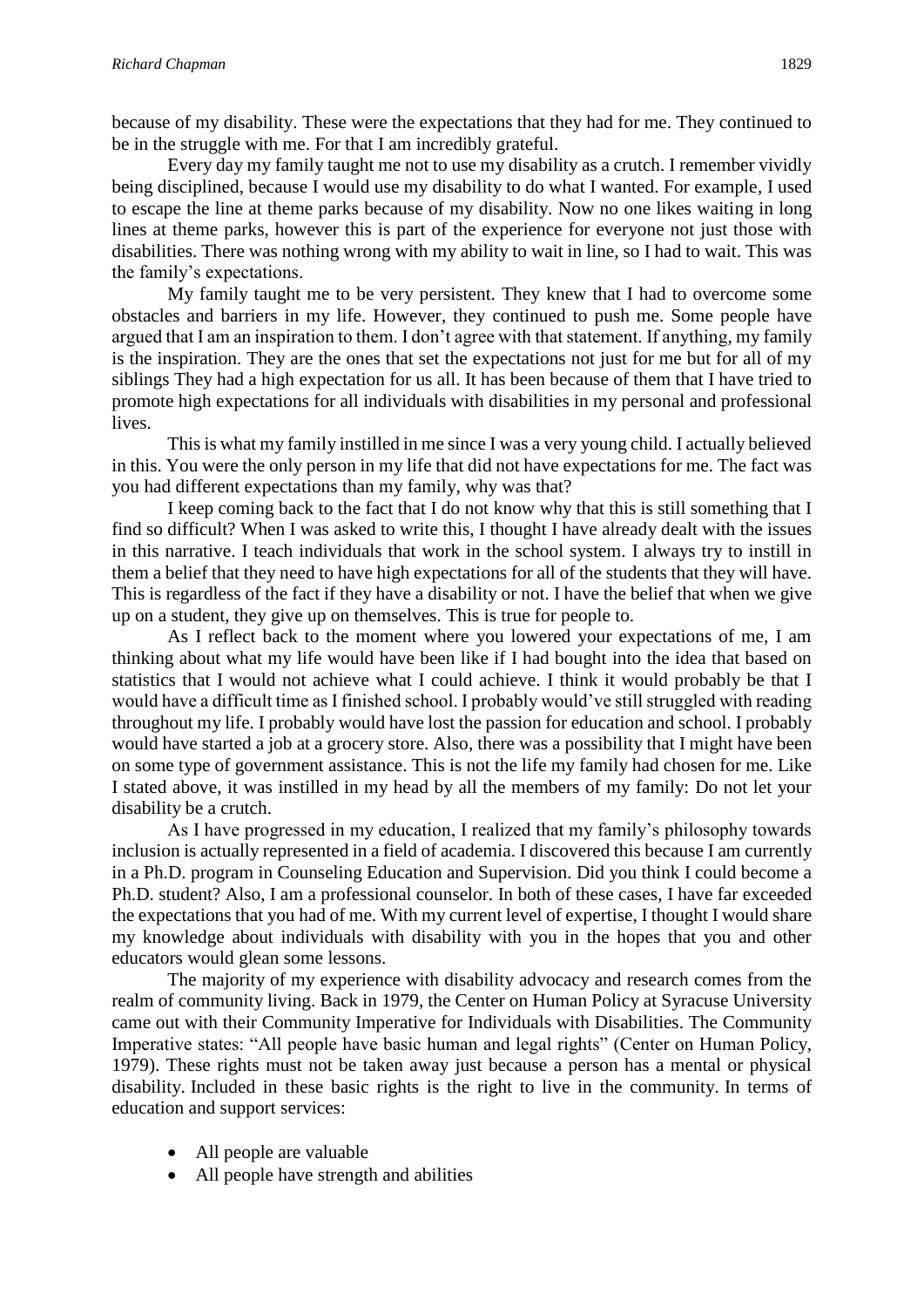- All people have the right to services in their lives that support these strengths and abilities
- These supports are best provided in the community

This framework can be applied to include all individuals with disabilities. The imperative supports my notion that we need to have high expectations for individuals with disabilities. This is not the only piece of groundbreaking research and policy that support my beliefs. This framework has shaped my view about the lives of individuals with disabilities. It has challenged my views of low expectations and it has set the ones that I have chosen to live my life.

I have dedicated a great portion of my time in the development of self-advocates around the state of Florida. My research is bent on self-advocacy and self-determination of individuals with disabilities. My focus in my professional life has been Basically, determining how we can empower individuals with disabilities to live the lives that they choose. Basically, how can they live a self-determined life.

The "medical model" (Smart & Smart, 2006) is one way of studying disability. This model is also called the "biomedical model of disability." This model sees individuals with disabilities as having limitations that affect them. This model views individuals with disabilities as having a medical problem. This model also sees the medical professional as the expert.

There is a different model of studying disability. This model is commonly referred to as the "social model of disability." According to Magasi (2008), disability is a form of social oppression. The "social model" does not view disability as a limitation that needs to be treated by a medical professional. This article also introduces the concept of disability pride.

I have always advocated for the use of the self-advocacy/social political model of disability. I believe that we need to be doing everything that we can to advocate for individuals with disabilities. I hate that some people have low expectations of individuals with disabilities. When I teach student or other individuals on the three models of disability, I spend the majority of time on the self-advocacy model of disability.

As a special education teacher Mrs. P, I wonder what model of disability you operate from? Most special education professionals operate from a model that is based on treatment of the disability. There was a way that you can operate from a framework that seeks to empower individuals with disabilities, instead of focusing on the limitations. They tend to focus on the medical model of disability. However, I have met some really wonderful special education, believe the students can succeed and do everything they can to empower them to succeed.

As I studied the models of disability, I keep coming back to one question Mrs. P: why did you operate from a deficit-based model of disability or what is called the medical model of disability? While everyone else around me was operating on a self-advocacy, and student-based approach.

My mentor has done a lot of research around the area of strength and strength-based communication. He has identified Eleven different types of strengths, (Davis, Mayo, Piecora, & Wimberley, 2012). I often wonder why is it that special education has spent a majority of time focusing on the limitations of an individual. Why couldn't you spend more time improving my core strength?

I feel often that special education is built upon models surrounding deficits instead of assets and strengths. I believe that we need to spend more time reconceptualizing special education and moving away from the deficit way of thinking. Recently, as I was preparing for my qualifying exams for my Ph.D. program – yes, Mrs. P., I am in a Ph.D. program – I ran across a model that conceptualizes disability in very unique ways. It is a Social-Ecological Approach to disability. What I like about this model is that it is a very holistic view on disability (Shogren, 2013). This model focuses on providing holistic ports for individuals with disabilities. This model is about the promotion of self-determination.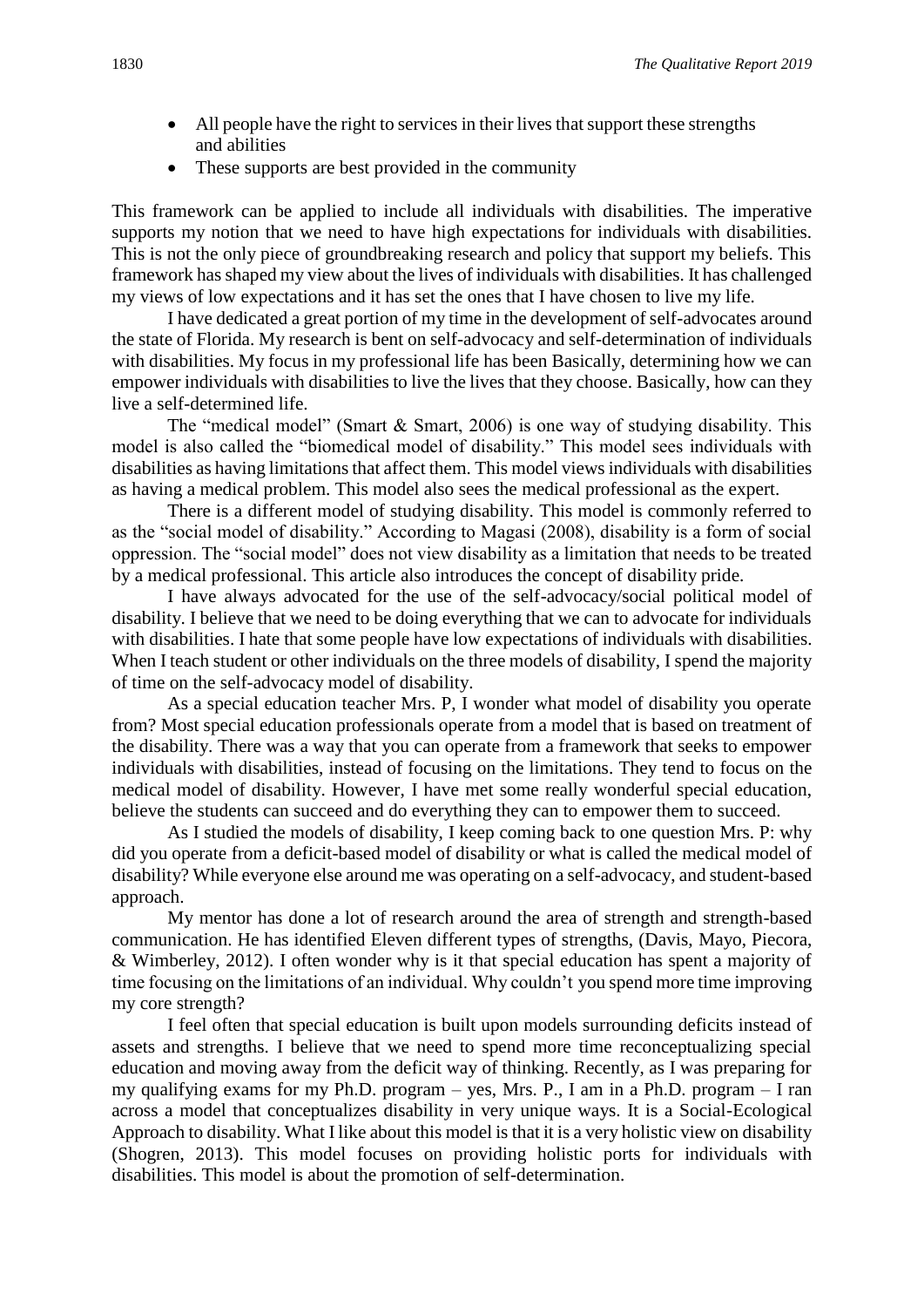I am very interested in the areas of self-advocacy and self-determination for individuals with disabilities. Walker et. al (2011) has come up with a Social-Ecological Model of selfdetermination. The model is based on how individuals can make choices, achieve social inclusion, and increase social capital. Their model is all about the promotion of inclusion. The idea of inclusion is about promoting a more diverse society. Inclusion is about having high expectations for everyone. I do not blame you for not being able to implement this model in your classroom. There was an emphasis on high stakes testing back in the 1990s when I was in middle school. However, I hypothesize now, as I am writing this, that if you took a more holistic approach to my education and possibly implement this model, I wonder what my experiences would have been like. Would I have done things more differently? What I have taken a different approach? I wonder.

#### **Epilogue: My life now Mrs. P**

I would like to show you what my life has been like. Right now, I am writing this in my office just off campus of the University of South Florida. I am a licensed mental health counselor in the State of Florida. I specialize in working with individuals that have disabilities, individuals that have struggled with physical and sexual abuse, individuals that struggled with addictions and domestic violence. Right now, I have a very small private practice, not because I am having difficulty with maintaining employment, but because I am a full-time Ph.D. student. I am getting my Ph.D. in Counseling Education and Supervision. I want to train other individuals to be counseling professionals. I am involved in research about how we can improve the lives of individuals with disabilities. I consider myself to be a disability studies scholar. I write, I present, and I am competitive at the doctoral level. Over the next couple of years, I will be seeking a position in academia. The expectations that I have for myself is that one day I will be the dean of a college at a university. I will conduct research, write articles, and write grants. I will one day write a book or two or three. These are the expectations that I have for myself.

I do not blame you for your comments. You were trying to do the best with the information that you had. Reflecting on this experience, I would like to offer you some advice for the benefit of your students. Especially since you are a special education teacher. Have you believed that students will succeed?

You always need to have high expectations for individuals with disabilities. Frankly, you need to have high expectations for all students with all types of abilities. Having high expectations doesn't mean you provide false hope, but it means you know is the fact that some students will struggle and help them in the process of learning.

Not every student will learn the same. You might need to change your teaching strategies based on the students. This is okay.

It is important when you make a judgment about a student's future that you have multiple data points. Individuals with disabilities are often underestimated and just need to be given a chance.

I hope this letter has giving you insights about the lives of individuals with disabilities. I want to encourage you to always have high expectations for students with disabilities again. Do not place labels on them and help them rise to the occasion. Help all individuals in your class be their greatest. Help them to not place limits on themselves.

Sincerely, Richard.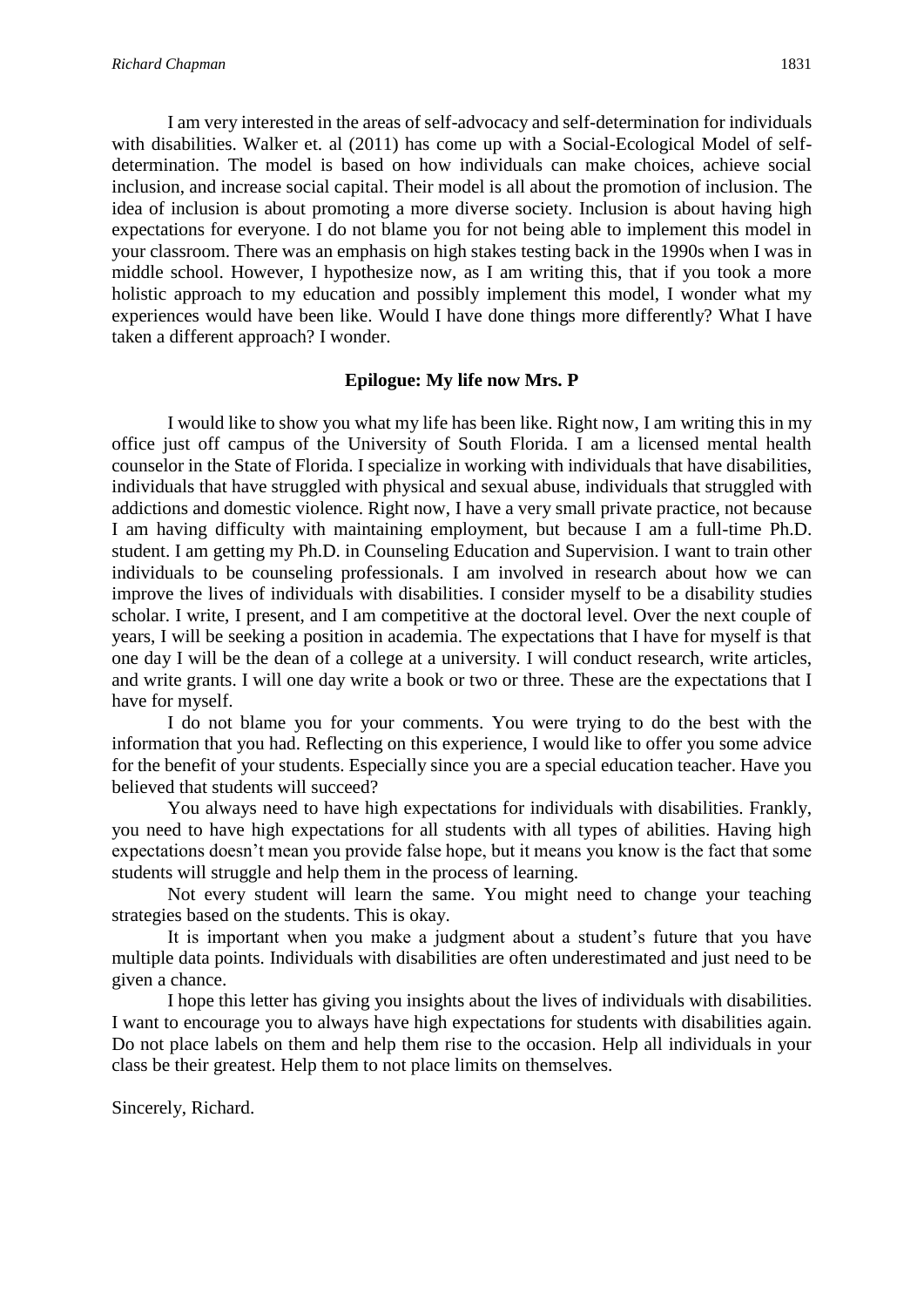#### **Afterthought: Narrative as method**

I think it is important to talk about narrative as a method. As a narrative scholar, I believe narrative and stories is a form of social change. Narrative is only aspect of my scholarship as a disability studies scholar. As a disability studies scholar, I look at selfadvocacy and self-determination of individuals with disabilities. Ultimately, I am asking the question how we can increase self-determination of individuals with disabilities. Ultimately self-determination, is about increasing individuals ability or capability to exercise control over their own lives. As a scholar of self-determination, this has always been a key theme of my scholarship.

I sit down and I write when I construct a narrative. I write narratives over the course of several months, to several years. One of my other narrative projects that I have been working on for the last four or five years has been on my experiences as a mental health counselor, with a disability. This project has been a labor of love and has taken a long time to come to a point where it's finally ready for publication. I am happy to say that will be published at the end of this year in a book about narrative and disability. It takes time for me to construct a narrative.

I have had the great fortune of being part of the University of South Florida community. This community is made up of great scholars in the narrative and ethnography field. I've had the great fortune of sitting in on presentations and being mentored by some of these great scholars. As I reflect on writing this piece, it is my hope that this piece will serve a variety of purposes. This is first and foremost a piece on narrative and disability. This is a piece of disability studies scholarship. This is a piece of narrative methodology. It is my hope that this would spark a discussion on the use of narrative in academic scholarship.

More importantly, I believe that this is a piece of education pedagogy, for the public education system. I write this piece to promote the belief that not only do we need to have high expectations for all students, but we need to have these expectations for students with disabilities.

#### **References**

- The Center on Human Policy. (2017). The community imperative. *Syracuse University*. Retrieved from [http://thechp.syr.edu/resources/position-statements/the-community](http://thechp.syr.edu/resources/position-statements/the-community-imperative/)[imperative/](http://thechp.syr.edu/resources/position-statements/the-community-imperative/)
- Davis, C. S., Mayo, J., Piecora, B., & Wimberley, T. (2013). The social construction of hope through strengths-based health communication strategies: A children's mental health approach. In M. J. Pitts & T. J. Socha (Eds.), *Health communication: Vol. 3. Positive communication in health and wellness* (pp. 63–81). New York, NY: Peter Lang Publishing.
- Ellis, C. (1995). *Final negotiations: A story of love, loss, and chronic illness*. Philadelphia, PA: Temple University Press.
- Magasi, S. (2008). Infusing disability studies into the rehabilitation sciences. *Topics in Stroke Rehabilitation, 15*, 283–287.<http://dx.doi.org/10.1310/tsr1503-283>
- Nash, R. J., & Viray, S. (2013). The who, what, and why of scholarly personal narrative writing. *Counterpoints, 446*, 1–9.
- Shogren, K. A. (2013). A social-ecological analysis of the self-determination literature. *Intellectual and Developmental Disabilities, 51*(6), 496-511.
- Smart, J. F., & Smart, D. W. (2006). Models of disability: Implications for the counseling profession. *Journal of Counseling & Development, 84*, 29–40. <http://dx.doi.org/10.1002/j.1556-6678.2006.tb00377.x>
- Walker, H. M., Calkins, C., Wehmeyer, M. L., Walker, L., Bacon, A., Palmer, S. B., ... Johnson,